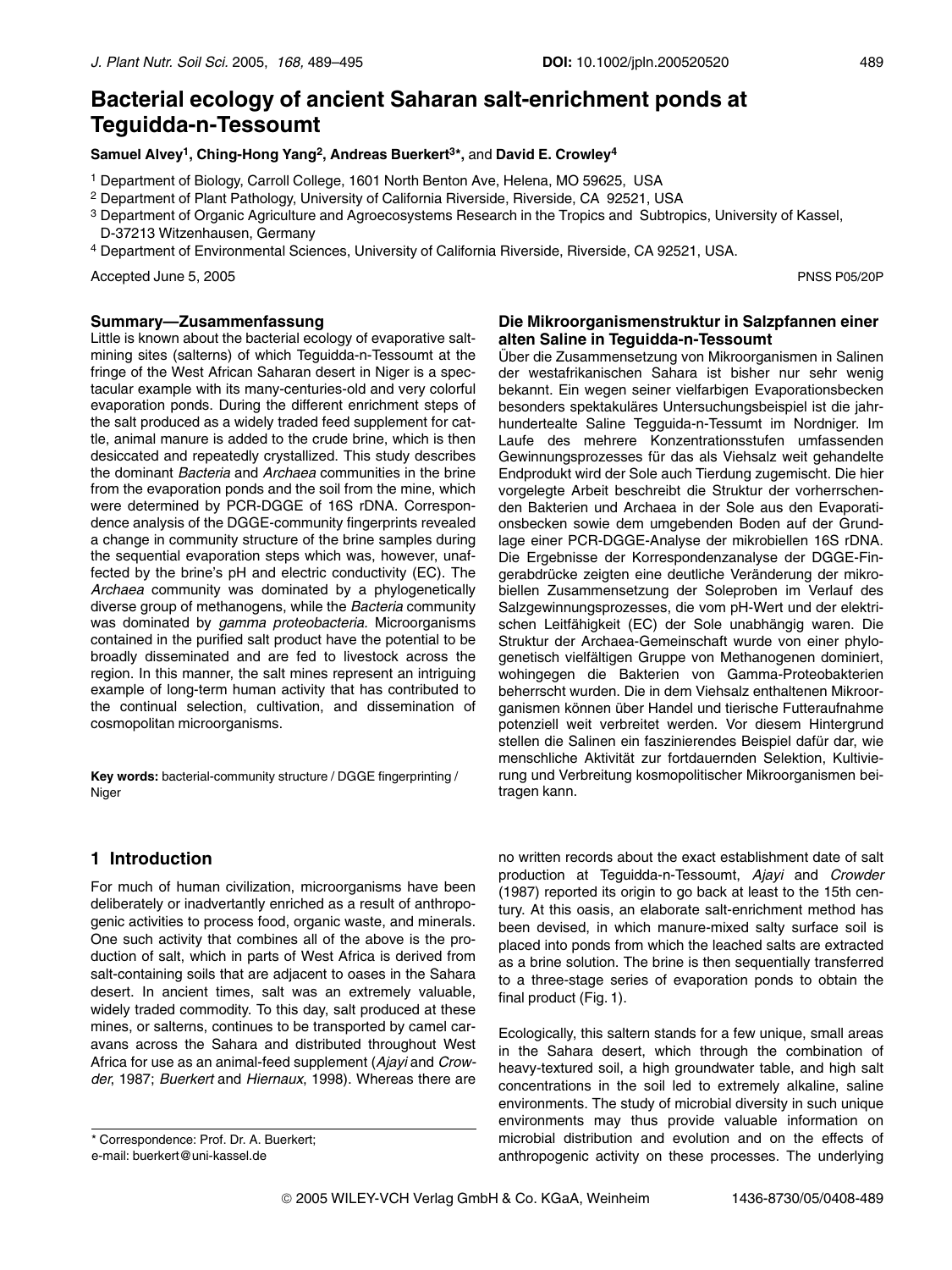

Figure 1: Aerial photograph of the evaporative salt-enrichment ponds at the Tequidda-n-Tessoumt salt mine. Niger. West Africa. The photograph was taken from 150 m height using a simple kite-based system (Buerkert et al., 1996).

Abbildung 1: Luftbildaufnahme der vielfarbigen Evaporationsbecken in der Saline Teguidda-n-Tessoumt im Norden des westafrikanischen Staates Niger. Die Aufnahme wurde aus 150 m Höhe mit einem einfachen Fesseldrachensystem erstellt (Buerkert et al., 1996).

hypothesis of this study was that the ecological setting of the salt evaporation ponds led to the creation of unique and yet diverse bacterial enrichment cultures that have been maintained there for hundreds of years.

# 2 Materials and methods

## 2.1 Sampling

To characterize the effects of the salt-enrichment process on the microbial community structure of the substrate, representative samples were taken in four replicates of (1) the leached-out soil material of different dumping sites within the about 250 m x 300 m sized saltern area, (2) the village surface soil near the mud buildings (0-5 cm depth; 100-150 m from the saltern), and (3) a grassland soil with a very sparse cover of dry monocotyledons (0-5 cm depth) about 1 km from the Teguidda-n-Tessoumt saltern area in Niger, West Africa (17°26' N, 6°38' E). In addition to these, four replicate brine samples were also taken from different ponds (sized 2-25 m<sup>2</sup>) in the saltern representing the three typical enrichment stages. All 24 samples were stored in plastic sample bags, frozen within 4 h of sampling and stored frozen until analysis when they were analyzed immediately after thawing. In brine samples, pH and electrical conductivity (EC) were measured directly, whereas in soils, the pH and EC measurements were made using 1:2 soil : water suspensions.

## 2.2 DNA extraction

Soil and brine samples containing 0.5 g soil, 0.5 mL brine, or a pellet from 20 mL brine centrifuged at 14,000 a. were placed in a beadbeater tube (BIO 101, Vista, California, USA) and shaken in a Fastprep FP120 bead beater at 5.5 m s<sup>-1</sup> for 30 s. Total DNA from soil and brine samples was isolated with the Fast DNA Kit from BIO 101 as described by the manufacturer.

# 2.3 PCR primers and DGGE analysis

The PCR protocol was carried out as previously described (Yang and Crowley, 2000). Archaea communities were amplified using a nested PCR approach (Ovreas and Torsvik, 1998). Primers PRA46f and PREA1100r were used to produce a 1,072 bp fragment, which was excised from a 1% agarose gel and eluted at  $4^{\circ}$ C overnight with  $40 \mu$ L of water. This eluted fragment was used as template for primers PARCH340f and PARCH519r. The PARCH340f contained a GC clamp on the 5' end as described by Muyzer and Ramsing (1995).

DGGE gels were made from 8% (wt vol<sup>-1</sup>) acrylamide stock solutions (acrylamide : Bis acrylamide solution 37.5:1) containing 0% and 100% denaturant (7 M urea and 40% [vol vol<sup>-1</sup>] formamide). DGGE was performed with acrylamide gels containing a linear gradient ranging from 20% to 70% denaturant  $(7 \text{ M}$  urea and  $40\%$  [vol vol<sup>-1</sup>] formamide) for Bacteria DNA and a gradient of 40%-60% for Archaea community DNA. The gels were run for 3.5 h at 200 V with a DcodeTM Universal Mutation Detection System from Bio-Rad Laboratories (Hercules, California, USA).

# 2.4 Statistical analysis

The DNA banding patterns of 16S rDNA on DGGE gels were photographed and digitized using a computer scanner. The gel images were converted into x/y plots using an imageanalysis program (Scion Image; Scion Corp., Frederick, Maryland, USA), after which the peak areas associated with each DNA band were determined by peak analysis (Peakfit version 4; SPSS, Inc., Chicago, Illinois, USA). Community similarities based on peak areas and band migration distances (Retardation factor [R.] values; expressed as a percentage of the relative band migration distance as compared to the elution front) for the different bacterial groups (16S rDNA bands) were analyzed by performing correspondence analysis (CANOCO 4.0; Microcomputer Power, Ithaca, New York, USA). Each peak was assumed to represent a different bacterial group or species. Community similarities were graphed using ordination biplots. The effects of enrichment stage, EC, and pH were analyzed statistically using Monte Carlo analyses to test the null hypothesis that these variables did not significantly affect the species data.

## 2.5 Bacterial identification

The 16S rDNA bands were separated and excised from DGGE gels and placed in sterile Eppendorf tubes. Twenty microliters of sterile deionized water was placed in the tubes and stored overnight at 4°C. Five microliters of eluted DNA was amplified by PCR as previously described, and the PCR products were verified in 1.0% agarose gels. Bands were excised and extracted using a QIAGEN gel extraction kit (QIAGEN Inc., Santa Clarita, California, USA), Purified DNA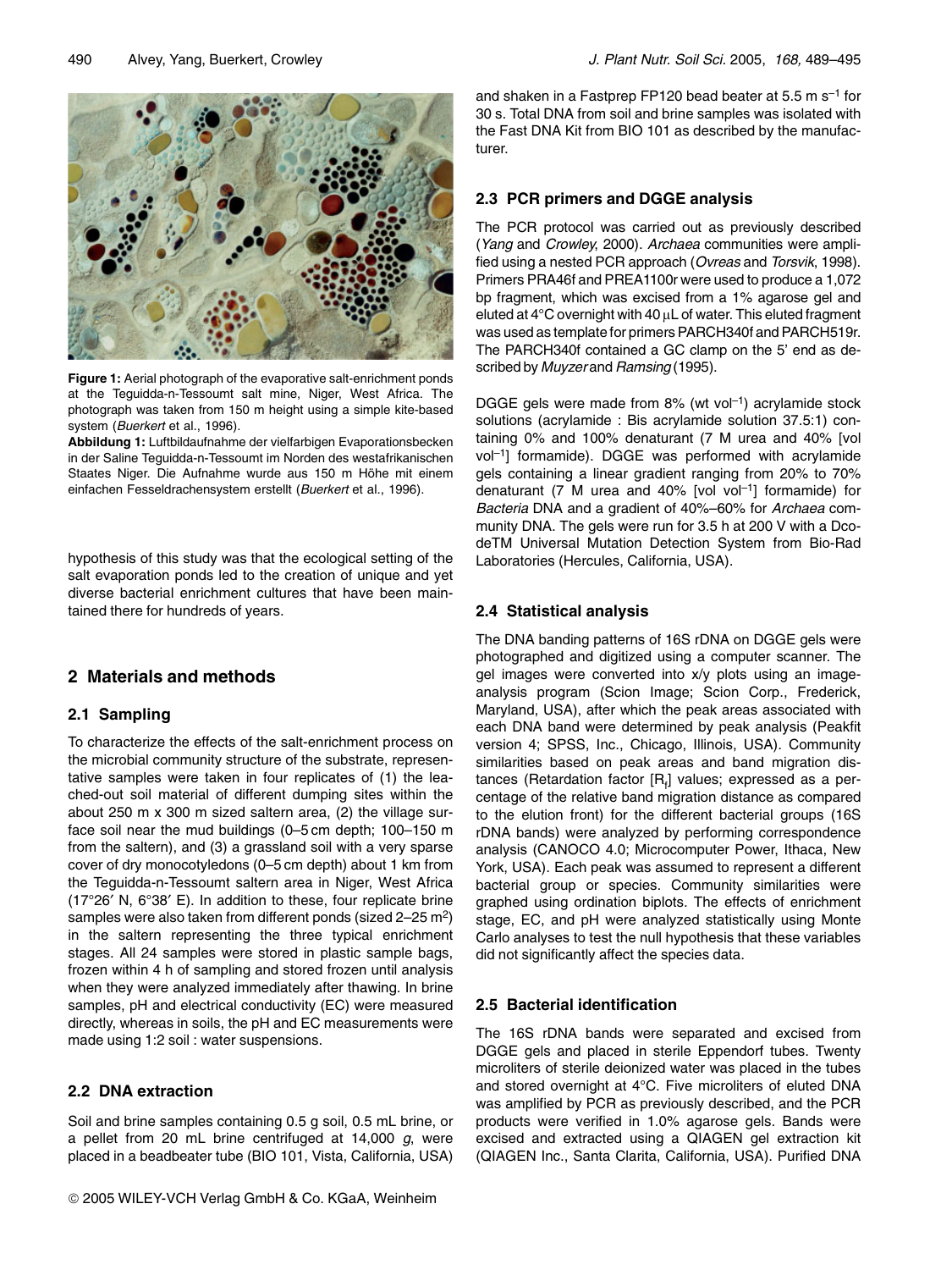was then ligated into pGEM-T Easy and transformed into E. coli JM109 vector (Promega, Madison, Wisconsin, USA). The sequencing reaction was carried out by cycle sequencing with a SequiTherm Excel II TM Long-Read DNA sequencing kit (type LC, Epicentre, Madison, Wisconsin, USA). The purified plasmids were sequenced with a Li-COR model 400 L automatic sequencing system. Sequence analysis and alignments were done using the BLAST database (National Center for Biotechnology Information, 1999).

#### 2.6 Phylogenetic analysis

The phylogenetic analysis of the 16S rDNA sequences was done by aligning the sequences with PILEUP (Genetics Computer Group, Madison, Wisconsin, USA), maximum likelihood analysis was performed, and confidence intervals (bootstraps) were generated using PHYLIP executables (Felsenstein, 1985, 1993). The CHECK CHIMERA program was used to verify that none of the sequences used in this study were artifacts of PCR amplification.

#### 2.7 Statistical analysis of rDNA-DGGE fingerprints

The V3 rDNA regions of Bacteria and Archaea were PCR amplified and separated by DGGE for community fingerprinting. Microbial fingerprinting of brine samples was done at two concentration levels, DNA was extracted from 0.5 mL of brine directly from the mine compared to a 40-fold concentration of bacteria from brine samples by centrifugation (first and third stage of the enrichment process only).

## 3 Results

#### 3.1 pH and electrical conductivity

The pH and EC of brine and soil samples from within the mine were highly variable even for samples at the same stage of the salt-enrichment process. The pH of brine samples ranged from 8.5 to 9.5. Similarly, the pH of the soils ranged from 8.5 in the village soil to as high as 9.5 in leached soils taken directly from the saltern. Electrical conductivity ranged from 43 to 99 dS  $m^{-1}$  in brine samples and from 4 to  $52$  dS  $\text{m}^{-1}$  in the soil samples. The later stages of the enrichment process did not show expected increases in EC or pH.

#### 3.2 Microbial community structure

The V3 rDNA regions of Bacteria and Archaea showed characteristic densiometric profiles on the DGGE gel (Fig. 2). The brine samples from the first and third enrichment stage had 15 DGGE bands with identical R<sub>t</sub> values. There were eight unique DNA bands from the first stage brine samples and two unique DNA bands for the third stage brine samples.

Correspondence analysis supported visual observation of the gels, indicating that the measured physicochemical proper-



Figure 2: DGGE gel (left) and line-graph profiles of 16S rDNA band patterns (right) resulting from DGGE of bacterial communities associated in the brine of the salt mine at Tegguida-n-Tessoumt, Niger.

Abbildung 2: DGGE-Gel (links) und abgeleitete Liniengraphik (rechts) der 16S-rDNA-Bandenmuster einer DGGE-Analyse der Bakterien-Gemeinschaften in der Sole der Saline Tegguida-n-Tessoumt in Nordniger.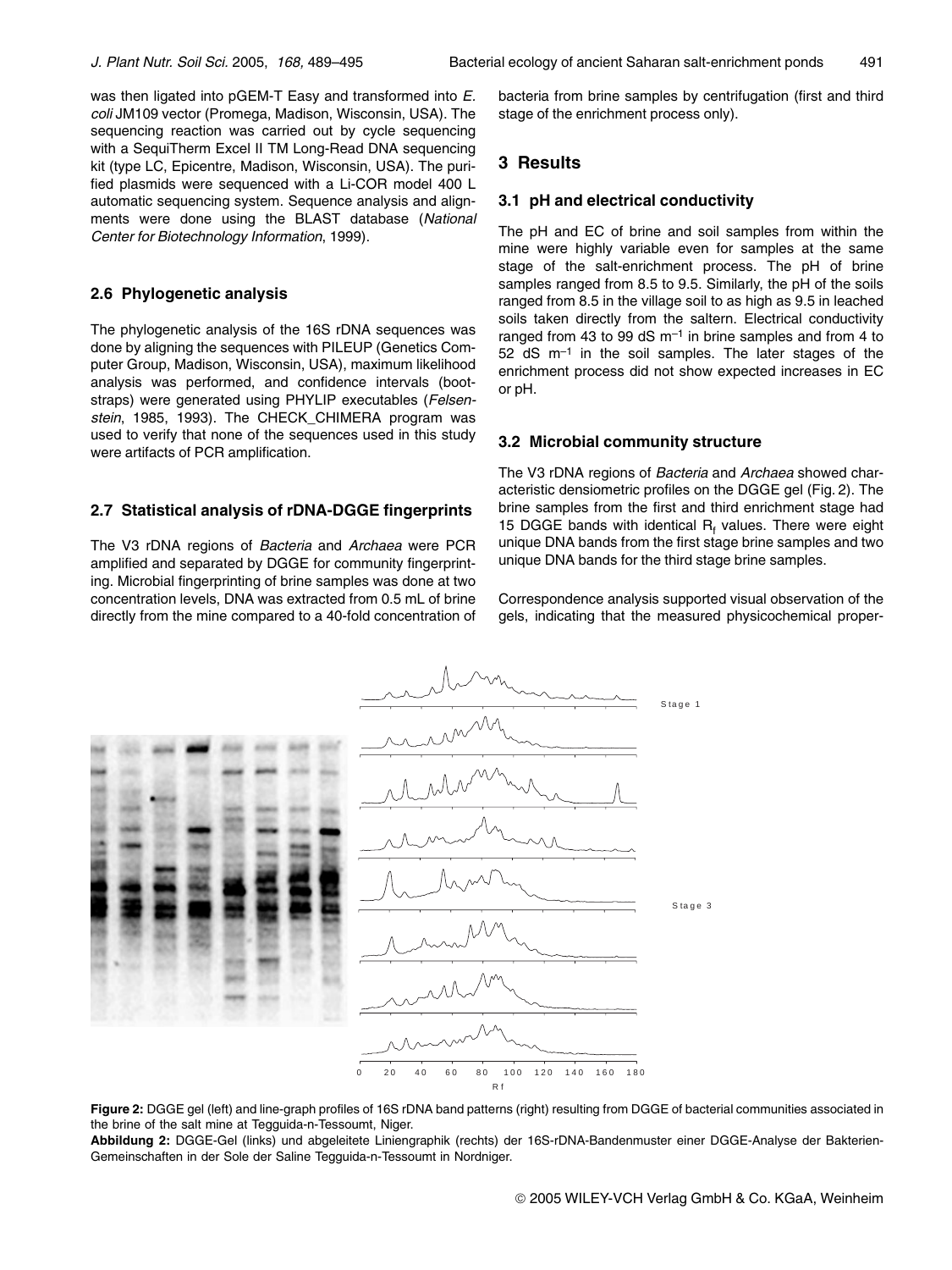ties did not influence the species data while enrichment stage did affect community structure. Ordination of the 16S rDNA band data revealed two distinct clusters in which the bacterial communities differed according to their stage in the enrichment process, such that communities that were associated with the first two stages of enrichment clustered along the positive portion of the x-axis while the third-stage brine sample and the soil samples were much more similar (Fig. 3). None of the tested environmental variables explained a significant amount of the variation in the species data at this level of resolution. The biplot explained 72% of the variation on the x- and y-axes. The saltern soil samples formed a distinct tight cluster compared with the cluster of pasture soil samples that were collected from outside the saltern. Although distinct, the two clusters for the soil samples were separated by less than half a standard deviation.

#### 3.3 Species identification

The DGGE gel containing V3-Bacteria rDNA sequences from dilute brine samples had eight clearly distinct bands among other less intense bands. Of the eight bands that were sequenced, six were identified as representing bacteria from the gamma proteobacteria subgroup. Bands B1 and B2 were highly similar to Pseudomonas sp. PH1 (98%), while B3 and B7 had high similarities to Pseudomonas migulae (99%) and Pseudomonas putida (100%), respectively, and both corresponded to Pseudomonas putida. Only three of the sequences, B5, B6, and B7, were related to what are traditionally considered halophilic bacteria and were most similar to Alkalispirillum mobilis (96%), Halomonas sp. (97%), and Bacillus selenitereducens (97%), respectively. The remaining sequence, B4, was most similar to a Delta-proteobacterium (89%). All negative controls (samples which were designed to detect contamination from analysis and sample handling) were negative as determined by negative control lanes in agarose and DGGE gels.

Phylogenetic analysis of the sequences was performed using sequences from this study and those obtained from the BLAST database search for representative bacteria from different bacterial groups. The dendrogram shown in Fig. 4 provides a visual representation of the sequence similarities.

#### 3.4 Identification and phylogeny estimation of **Archaea**

The four soil samples from the mine had amplifiable Archaea populations, whereas all other soil and the nonconcentrated brine samples did not contain DNA from Archaea that could be amplified using the methods employed here (Fig. 5).

Of the ten bands that were selected for sequencing from the DGGE gel containing Archaea V3 region amplified sequences, two sequences from the Tegguida-n-Tessoumt (TnT) samples, TNTA2 and TNTA3, were 98% similar to Methanosarcina sp. VeA23, but were slightly different from each other (Fig. 6). Sequence TNT11 was 98% similar to Methanolobus taylorii, and TNTA10 was 95% similar to Natronobacterium pharaonis, a halophilic Archaeaon. The rest of the sequences had lower than 95% similarity to any known Archaea.

The dendogram produced by maximum-likelihood analysis clustered the sequences into five separate groups of Archaea, four of which were methanogenic; Methanoculleus-Methanogenium cluster (2 sequences), Methanolobus (3 sequences), Methanobacterium (2 sequences), and



Figure 3: Comparison of microbial-community structures based on correspondence analysis of the DNA banding patterns generated by PCR-DGGE of 16S rDNA sequences from different samples taken at Tequidda-n-Tessoumt, Niger.

(a) Ordination diagram of Bacteria communities associated with brine concentrated 40-fold, generated by correspondence analysis of 16S rDNA profiles of individual brine samples; the treatment stage of the brine is represented at the x-axis. Symbols represent data from the first ( $\blacktriangledown$ ) and the third (.) enrichment step of the brine. (b) Ordination diagram of Bacteria communities associated with different brine and soil samples generated by correspondence analysis of their 16S rDNA profiles. Symbols represent data from brine of the first (▼) and third (●) enrichment step and from mine ( $\circlearrowright$ ), village ( $\blacksquare$ ), and grassland ( $\triangledown$ ) soils, respectively.

Abbildung 3: Vergleich der Strukturen von Mikrobengemeinschaften in Teguidda-n-Tessoumt (Niger), die aus Korrespondenzanalysen der DNA-Bandenmuster einer PCR-DGGE von 16S-rDNA-Sequenzen verschiedener Proben abgeleitet wurden.

(a) Ordinatendiagramm der Bakterienpopulationen in der 40-fach konzentrierten Sole, erstellt aus einer Korrepondenzanalyse der 16S-rDNA-Profile einzelner Soleproben. Auf der x-Ache ist der Aufbereitungsgrad der Sole dargestellt, wobei die Symbole für Daten aus dem ersten (▼) und dem dritten (·) Anreicherungsschritt stehen. (b) Ordinatendiagramm der Bakterienpopulationen verschiedener Sole- und Bodenproben erstellt aus einer Korrepondenzanalyse der jeweiligen 16S-rDNA-Profile. Die Symbole stehen für Daten aus dem ersten (▼) und dem dritten (●) Anreicherungsschritt der Sole sowie für Daten aus Salinenböden (○). Dorfböden (■) und Grassteppenböden (▽) am Standort.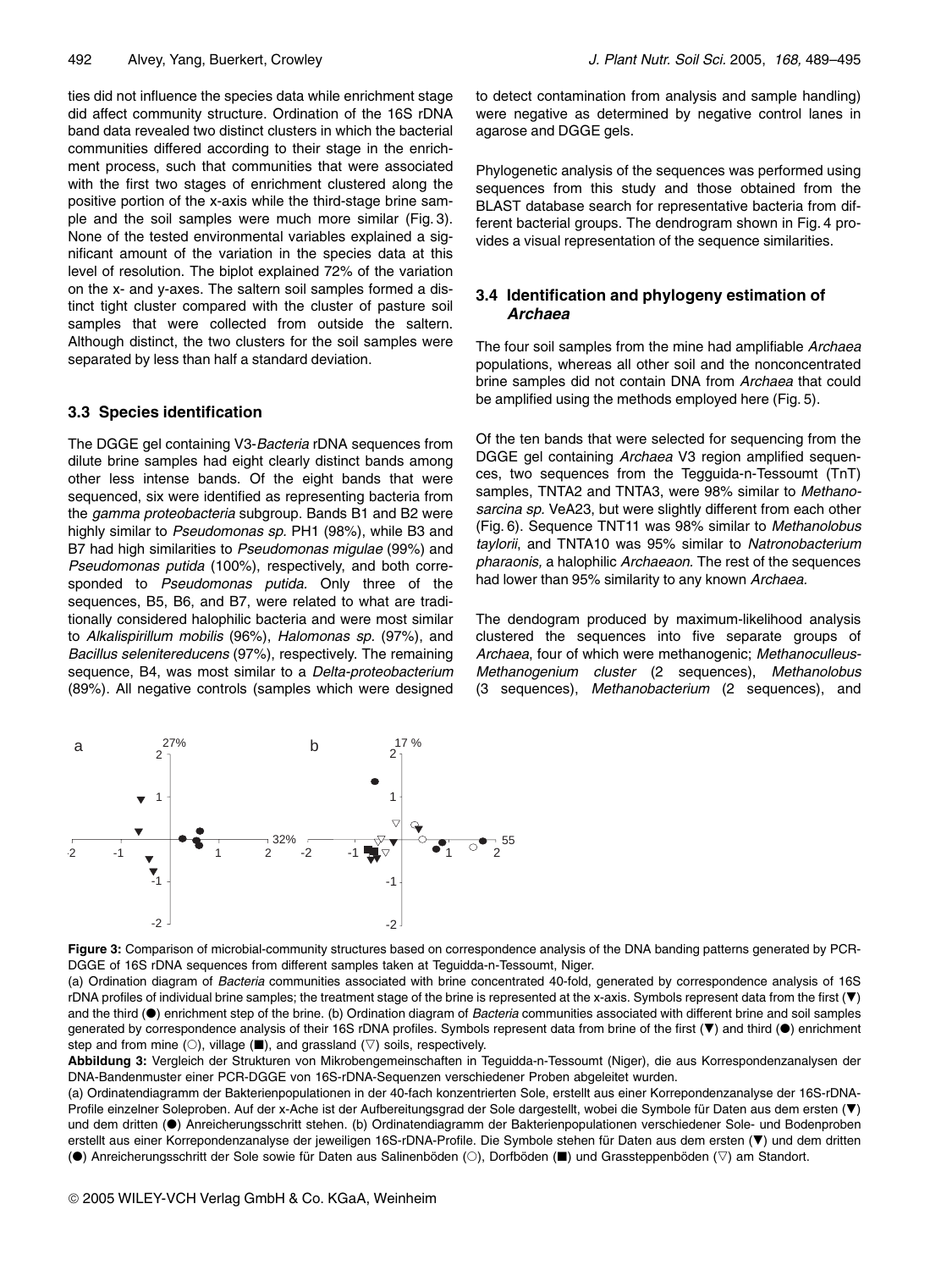

Figure 4: Results of a maximum-likelihood analysis of Bacteria V3-region 16S rDNA clones using 150 alignable positions. Numbers at the nodes represent the percentage of 500 bootstrap replications that support the branching pattern away from a node. Accession numbers for reference sequences are also shown. Abbildung 4: Ergebnis der "Maximum-Likelyhood"-Analyse der Bakterienklone der V3-Region der 16S rDNA unter Verwendung von 150 abgleichbaren Positionen. Werte an den Knoten geben den Prozentsatz von 500 "bootstrap"-Wiederholungen an, der dem Verzweigungsmuster vom Knoten aus entspricht. Identifika-

tionsnummern der Referenzseguenzen

sind ebenfalls angegeben.

Methanosarcina (2 sequences: Fig. 6). Only one sequence clustered with the halophilic Natronobacterium pharaonis.

#### 4 Discussion

Based on the long history of continuous use and deliberate manipulation through manure additions and sequential saltenrichment steps, the Teguidda-n-Tessoumt salt mine provides an intriguing opportunity to study microbial biodiversity. Given the continental desert climate, the ponds provide a relatively harsh saline environment which is regularly subjected to eutrophy by the addition of animal manure containing diverse heterotrophic bacteria. These come from both resident and foreign livestock herds and caravans that stop for a few days after having traveled over large distances. Animal foraging results in the intake of the diverse microflora that are associated with plant feeds (Morris et al., 1998). Given the regular inoculation of the brine with manure, the salt ponds of Tegguida-n-Tessoumt should thus contain a unique community of salt-tolerant bacteria from large areas of the surrounding Saharan and Sahelian environments.

As much of the microbial diversity in many environmental samples is unculturable (Torsvik et al., 1990; Richaume et al., 1993), community fingerprinting using DGGE provides an alternative method for determination of the dominant microbial community. Judging upon the results of this method, the saltern's brine appeared to have a fairly simple but highly structured bacterial community. There were a total of eight unique bands corresponding to groups or species of bacteria in samples of the first enrichment stage that were lost from the dominant community over the course of the salt enrichment process and two new species that were found only in the third enrichment-stage samples. Statistical analysis of species data showed that the enrichment stage of the brine explained 37% of the variation in the species data. One possible explanation for this is that within a time period of 4-6 h (the time it takes for desiccation in the ponds), the solution goes from a salty brine of approximately 5%-10% salt and pH of 9 to a stage where the brine is saturated with salt and the dry salts are finally precipitated.

Many of the species of Archaea and Eubacteria that were identified from the mine had high similarities within the V3 region to sequences of previously described bacteria, suggesting that many of the dominant bacteria detected by PCR/ DGGE from the salt mine were possibly not endemic to the mine and may have a wider distribution. Similar results for alkaline subsurface and alkaline-saline surface waters have been reported previously (Duckworth et al., 1996; Fry et al., 1997). The low level of divergence exhibited by some of the sequences from known organisms in the BLAST database within what is a highly variable region of the 16S rDNA is supportive of the matches, but the small fragment length used in this study does not permit drawing stronger conclusions on the level of divergence that may have occurred in members of the Archaea and Bacteria communities from known relatives (Ward et al., 1990; Muyzer and Ramsing, 1995; Fry et al., 1997).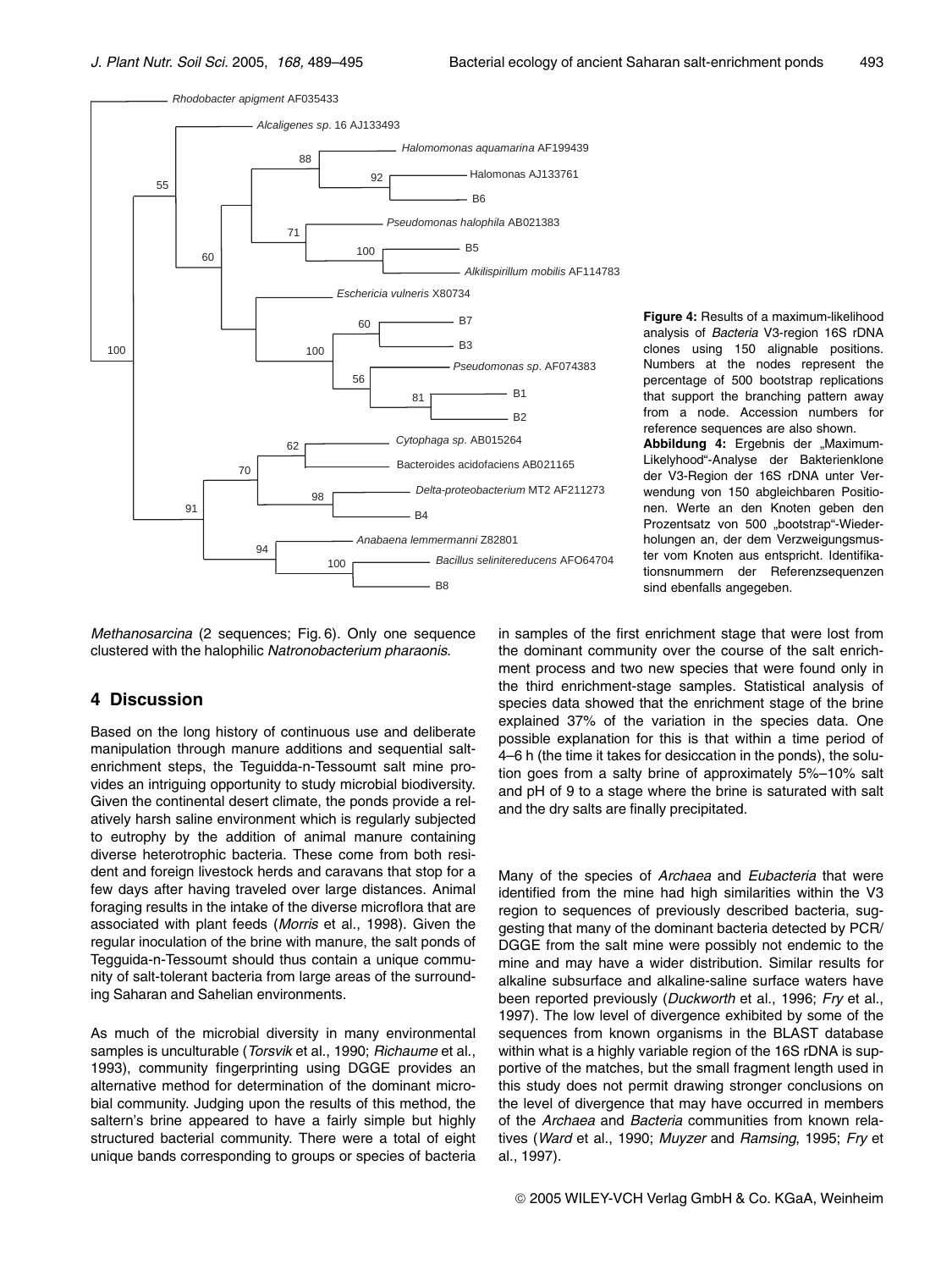

Figure 5: Line-graph profiles of 16S rDNA band patterns resulting from DGGE of Archaea communities associated with soil from the salt mine at Tegguida-n-Tessoumt. Niger. Each peak represents a DNA band position, with the peak size and area representing the relative predominance of the species that are shown by the DNA band. The spectrogram demonstrates the relative complexity (numbers of bands) associated with the microbial community from the four soils.

Abbildung 5: Liniengraphik der 16S-rDNA-Bandenmuster einer DGGE-Analyse der Archaea-Gemeinschaften in Böden der Saline Tegguida-n-Teseroumt in Nordniger. Jede Spitze enspricht einer DNA-Bandenposition. Spitzenhöhe- und -fläche geben die relative Häufigkeit der dieser Bandenposition entsprechenden Art an. Das Spektrogramm zeigt die relative Komplexizität (Anzahl der Banden) der mikrobiellen Gemeinschaften der vier Böden

Recent studies on the natural distribution of Archaea using 16S rRNA methods have changed the view of Archaea as existing solely in extreme environments. Archaea populations have been identified in fresh (Ovreas et al., 1997; Pernthaler et al., 1998) and salt (Delong, 1992; Massana et al., 1997; Munson et al., 1997) waters, in very hot waters (Ferris et al., 1996; Takai and Sako, 1999), and in soils from different climates (Bintrim et al., 1997; Borneman and Triplett, 1997). Methanogenic *archaea* have also been found in anaerobic sediments (Falz et al., 1999; McDonald et al., 1999). The absence of an amplifiable Archaea community in the grassland and village soils suggests that an enrichment of this community occurred during the salt-extraction process. The saturation of the heavy soils in the mine, addition of organic substrate, and subsequent anaerobic conditions are probably the most important environmental factors leading to the selective enrichment of Archaea community in the saltern system.

In their phylogenetic diversity studies of soda lake mud or water samples of the Kenyan-Tanzanian Rift Valley, Duckworth et al. (1996) were able to culture Pseudomonas, Bacillus, and Halomonas similar to some of the predominant bacteria in the present study, but did not find any methanogenic Archaea. Although we did not attempt to culture bacteria from our samples, the fact that similar bacteria had been previously cultured from saline sodic waters indicates potential culturability. The advantage of DGGE is the ability to generate fingerprints of dominant community structures as they occur in the natural environment.

Pseudomonas have been found to grow in marine environments, alkaline sodic ponds, and also include a few halophilic strains, but in general are considered to be opportunistic bacteria that prefer fastidious growth conditions (Duckworth et



Figure 6: Results of a maximum-likelihood analysis of Archaea V3 region 16S rDNA clones from soil of the salt mine at Tegguida-n-Tessoumt, Niger using 150 alignable positions. Numbers at the nodes represent the percentage of 500 bootstrap replications that support the branching pattern away from a node. Accession numbers for reference sequences are also shown

Abbildung 6: Ergebnis der "Maximum-Likelyhood"-Analyse der Archaea-Klone der V3-Region der 16S rDNA unter Verwendung von 150 abgleichbaren Positionen. Werte an den Knoten geben den Prozentsatz von 500 "bootstrap"-Wiederholungen an, der dem Verzweigungsmuster vom Knoten aus entspricht. Identifikationsnummern der Referenzsequenzen sind ebenfalls angegeben.